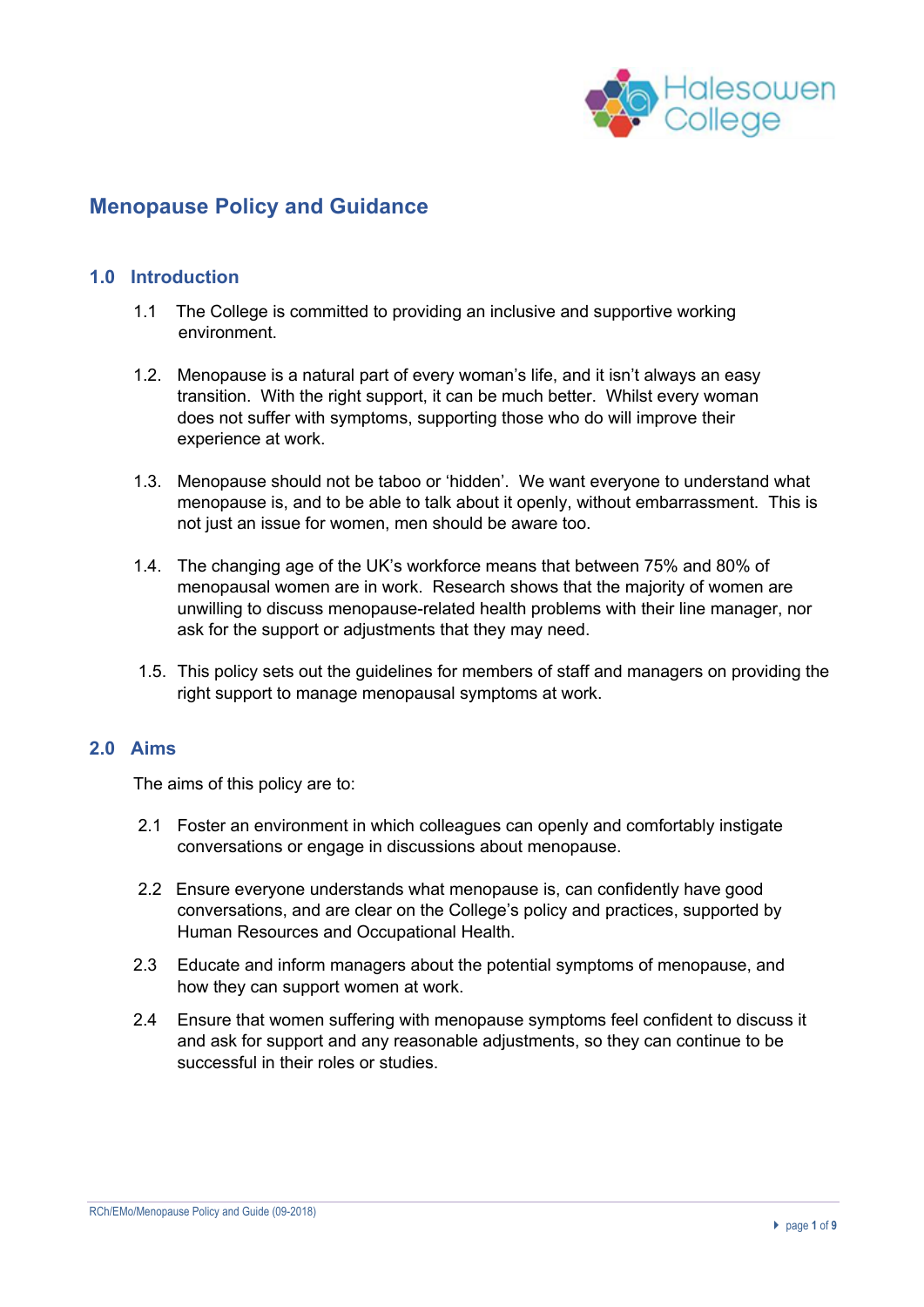## **3.0 Definitions**

- 3.1. Menopause is defined as a biological stage in a woman's life that occurs when she stops menstruating and reaches the end of her natural reproductive life. Usually, it is defined as having occurred when a woman has not had a period for twelve consecutive months (for women reaching menopause naturally). The average age for a woman to reach menopause is 51, however, it can be earlier or later than this due to surgery, illness or other reasons.
- 3.2. Perimenopause is the time leading up to menopause when a woman may experience changes, such as irregular periods or other menopausal symptoms. This can be years before menopause.
- 3.3. Post-menopause is the time after menopause has occurred, starting when a woman has not had a period for twelve consecutive months.

#### **4.0 Symptoms of Menopause**

- 4.1. It is important to note that not every woman will notice every symptom, or even need help or support. However, 75% of women do experience some symptoms, and 25% could be classed as severe.
- 4.2. Symptoms can manifest both physically and psychologically including, but not exclusively, hot flushes, poor concentration, headaches, panic attacks, heavy/light periods, anxiety, and loss of confidence. Some women also experience difficulty sleeping.
- 4.3 Self-management, with support from the College, managers and colleagues, will help to manage symptoms. Appendix 1 details some recommendations to support symptomatic women and men, who may need advice and support. Appendix 1a is a template to assist you in recording conversations, and agreed actions and adjustments, with members of staff.
- 4.4 Women who experience the menopause early due to early onset, surgery or other health reasons may also be experiencing additional emotional feelings or upset.

Women should be advised to seek medical advice from their GP in the first instance. Appendix 2 offers a helpful guide for women on how to have constructive conversations about menopause with their doctor.

#### **5.0 Roles and Responsibilities**

#### **5.1 Members of staff:**

All staff are responsible for:

Taking a personal responsibility to look after their health;

Being open and honest in conversations with managers/HR and Occupational Health;

If a member of staff is unable to speak to their line manager, or if their line manager is not supporting them, they can speak to HR or their Union,

Contributing to a respectful and productive working environment;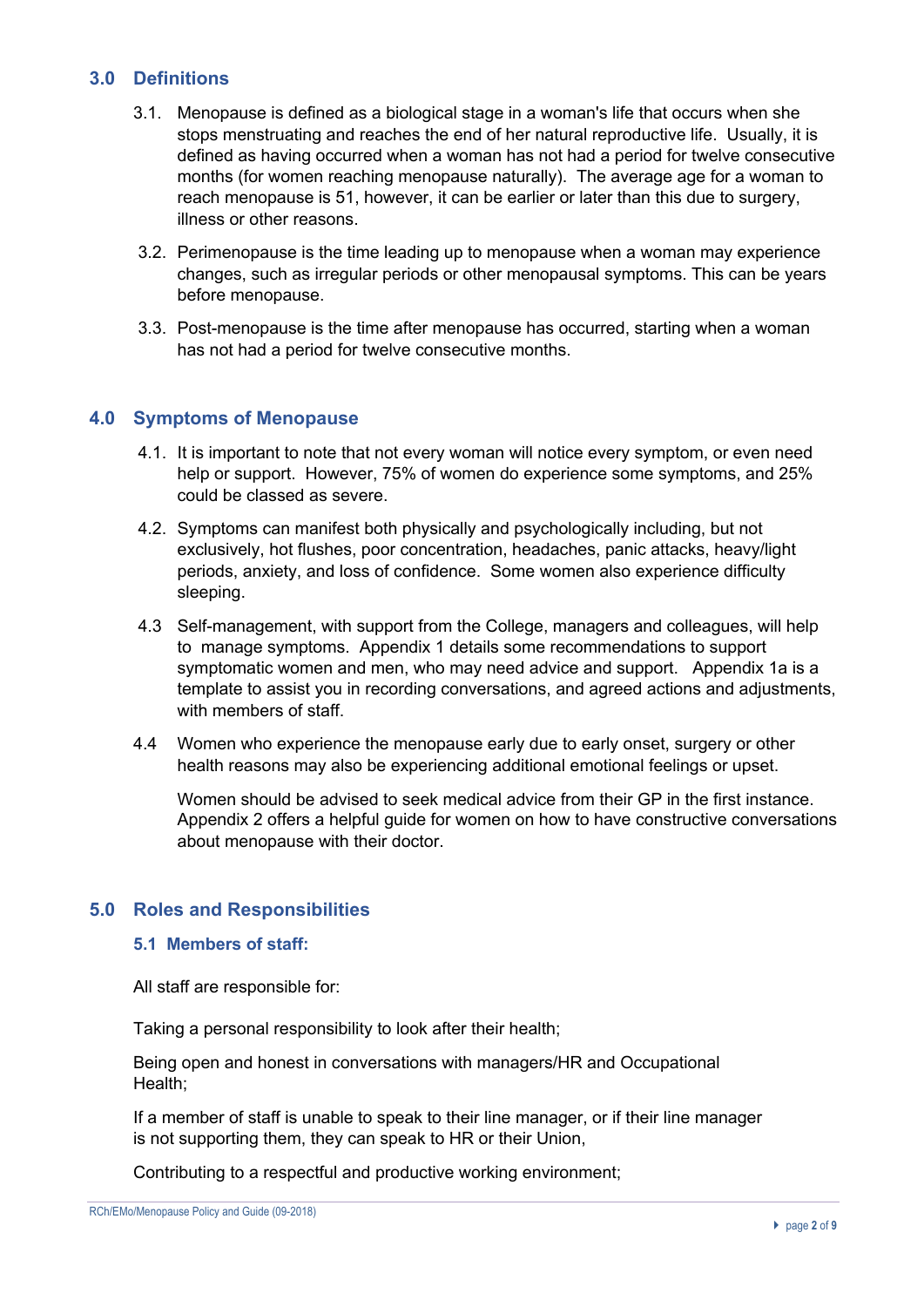Being willing to help and support their colleagues;

Understanding any necessary adjustments their colleagues are receiving as a result of their menopausal symptoms.

Line Managers (see Appendix 1 for Managers' Guidance)

## **5.2 All line managers should:**

Familiarise themselves with the Menopause Policy and Guidance; Be ready and willing to have open discussions about menopause, appreciating the personal nature of the conversation, and treating the discussion sensitively and professionally;

Use the guidance in Appendices 1 and 2, signposting and reviewing together, before agreeing with the individual how best they can be supported, and any adiustments required:

Record adjustments agreed, and actions to be implemented;

Ensure ongoing dialogue and review dates;

Ensure that all agreed adjustments are adhered to.

Where adjustments are unsuccessful, or if symptoms are proving more problematic, the Line Manager may:

Discuss a referral to Occupational Health for further advice;

Review Occupational Health advice, and implement any recommendations, where reasonably practical;

Update the action plan and continue to review.

## **5.3 Occupational Health**

The role of Occupational Health is to:

Carry out a holistic assessment of individuals as to whether or not menopause may be contributing to symptoms/wellbeing, providing advice and guidance in line with up-to-date research;

Signpost to appropriate sources of help and advice (refer to Appendix 2 for more information);

Provide support and advice to HR and Line Managers in determining and agreeing reasonable adjustments, if required;

Monitor referrals due to menopause symptoms, and provide additional signposting, where required;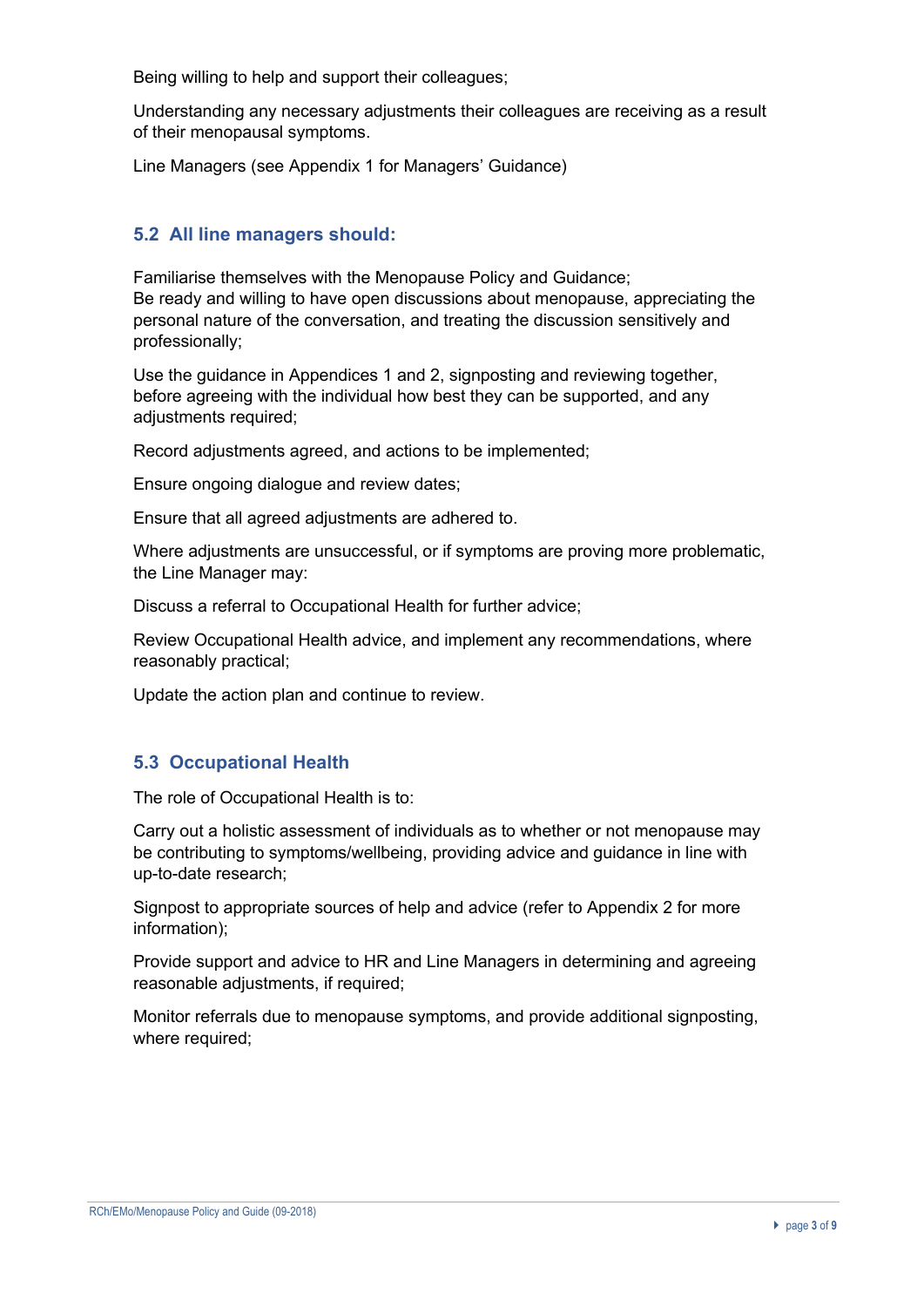## **5.4 Human Resources (HR)**

HR will:

Offer guidance to managers on the interpretation of this Policy and Guidance;

Attend training sessions,

Monitor and evaluate the effectiveness of this policy in respect of related absence levels and performance.

### **5.5 Employee Assistance**

The Employee Assistance service :

Provides access to 24/7 telephone counselling and face-to-face counselling for all members of staff 0800 107 6147.

Advice sheets (see further links in Appendix 2).

External links:

National Institute for Health and Care Excellence (NICE) guidelines. These explain how your GP will determine what types of treatments and interventions they can offer you. You can find out more information by using the following link https://www.nice.org.uk/guidance/ng23/ifp/chapter/About-this-information The National Health Service provides an overview of menopause. You can find more at http://www.nhs.uk/Conditions/Menopause/Pages/Introduction.aspx

Menopause information. The Royal College of Obstetricians and Gynaecologists offer further information in a dedicated area of their website at: https://www.rcog.org.uk/en/patients/menopause/

Premature Ovarian Insufficiency (POI) information and support on very early menopause. You can find out more at https://www.daisynetwork.org.uk

Information on hysterectomy. This provides an insight into surgically induced menopause as a result of having a hysterectomy. Further details can be found at at https://www.hysterectomy-association.org.uk

A Government Report researched by the College of Leicester's own School of Business has been published. Read more here Menopause transition: effects on women's economic participation.

Henpicked. This site provides information on managing menopause, and an insight into women's stories (see https://henpicked.net/menopause/).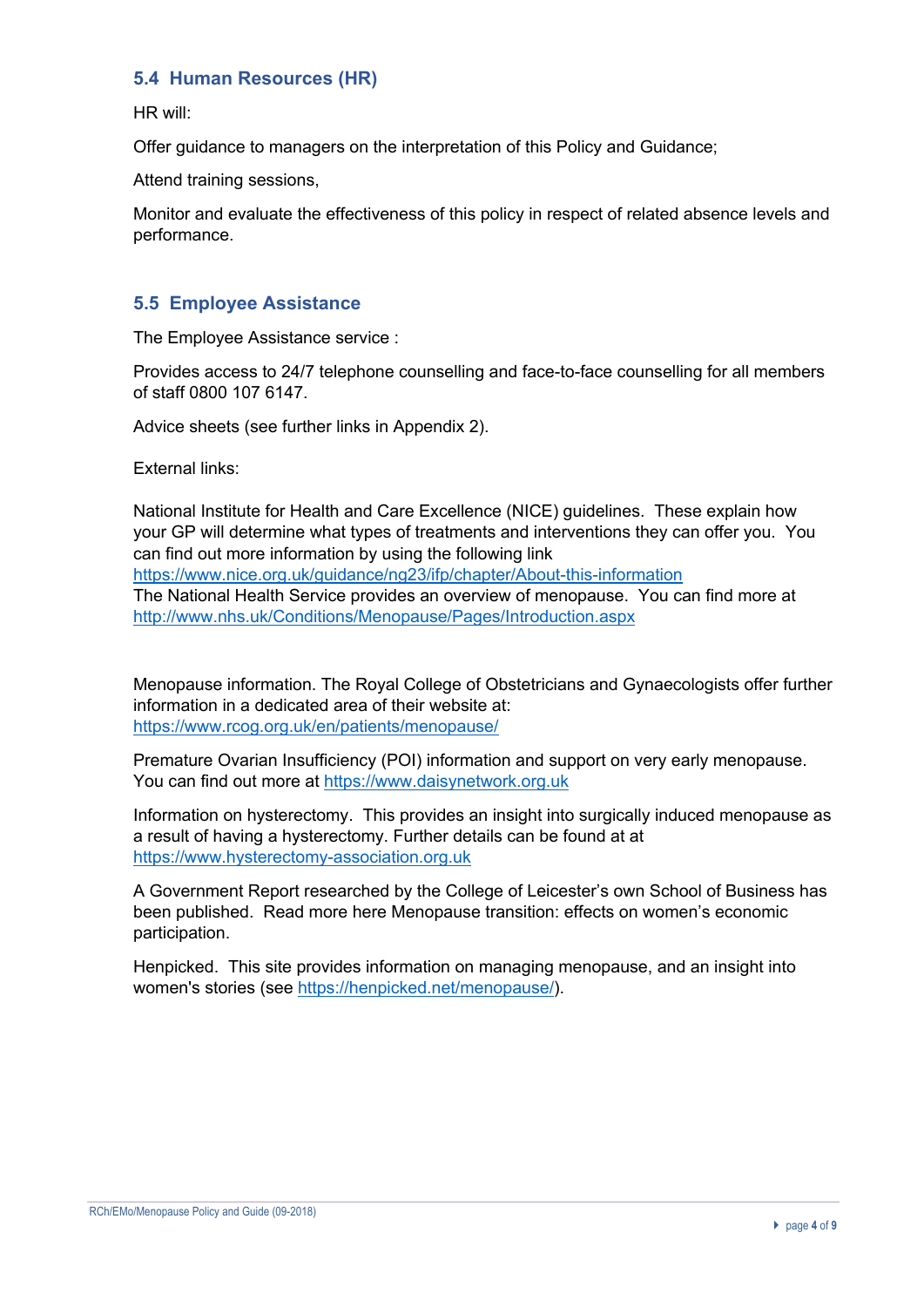## **Managers' Guidance for Colleague Discussions**

We recognise that every woman is different, and it is, therefore, not feasible to set out a structured set of specific guidelines.

If an employee wishes to speak about their symptoms, or just to talk about how they are feeling (they may not recognise themselves that they are symptomatic), or if a male employee wishes to speak about a family member, please ensure that you:

- Allow adequate time to have the conversation:
- Find an appropriate room to preserve confidentiality;
- **Encourage them to speak openly and honestly;**
- If the member of staff would prefer to talk to a female manager, that this is offered and actioned (speak to HR if unsure of who)
- Suggest ways in which they can be supported (see symptoms below) hand out the Menopause Advice Sheet (Appendix 2);
- Agree actions, and how to implement them (you should use the template at Appendix 1a to record the meeting, so that all parties agree what has been discussed, and the next steps, before the meeting ends). Ensure that this record is treated as confidential and is stored securely.
- **•** Agree if other members of the team should be informed, and by whom;
- Ensure that designated time is allowed for a follow up meeting. Do not rely on quick queries during chance encounters in the corridor or break room.

Symptoms Support - Symptoms can manifest both physically and psychologically, including, but not exhaustively or exclusively; support for women should be considered as detailed below:

Hot Flushes

- Request temperature control for their work area, such as a fan on their desk (where possible a USB connected desk fan to ensure environmentally friendly) or moving near a window, or away from a heat source;
- Easy access to drinking water:
- Be allowed to adapt prescribed uniform, such as by removing a jacket;
- Have access to a rest room for breaks if their work involves long periods of standing or sitting, or a quiet area if they need to manage a severe hot flush.

Heavy/light Periods

- Have permanent access to washroom facilities;
- Request an extra uniform;
- Ensure sanitary products are available to buy, in order to obtain personal protection;
- **Ensure storage space is available for a change of clothing.**

**Headaches** 

- Have ease of access to fresh drinking water;
- Offer a quiet space to work;
- **Offer noise-reducing headphones to wear in open offices;**
- Have time out to take medication if needed.

#### Low Mood

- § Agree time out from others, when required, without needing to ask for permission;
- **•** Identify a 'buddy' for the colleague to talk to  $-$  outside of the work area;
- Identify a 'time out space' to be able to go to 'clear their head';
- § Contact the College's Employee Assistance Programme provider on 0800 107 6147.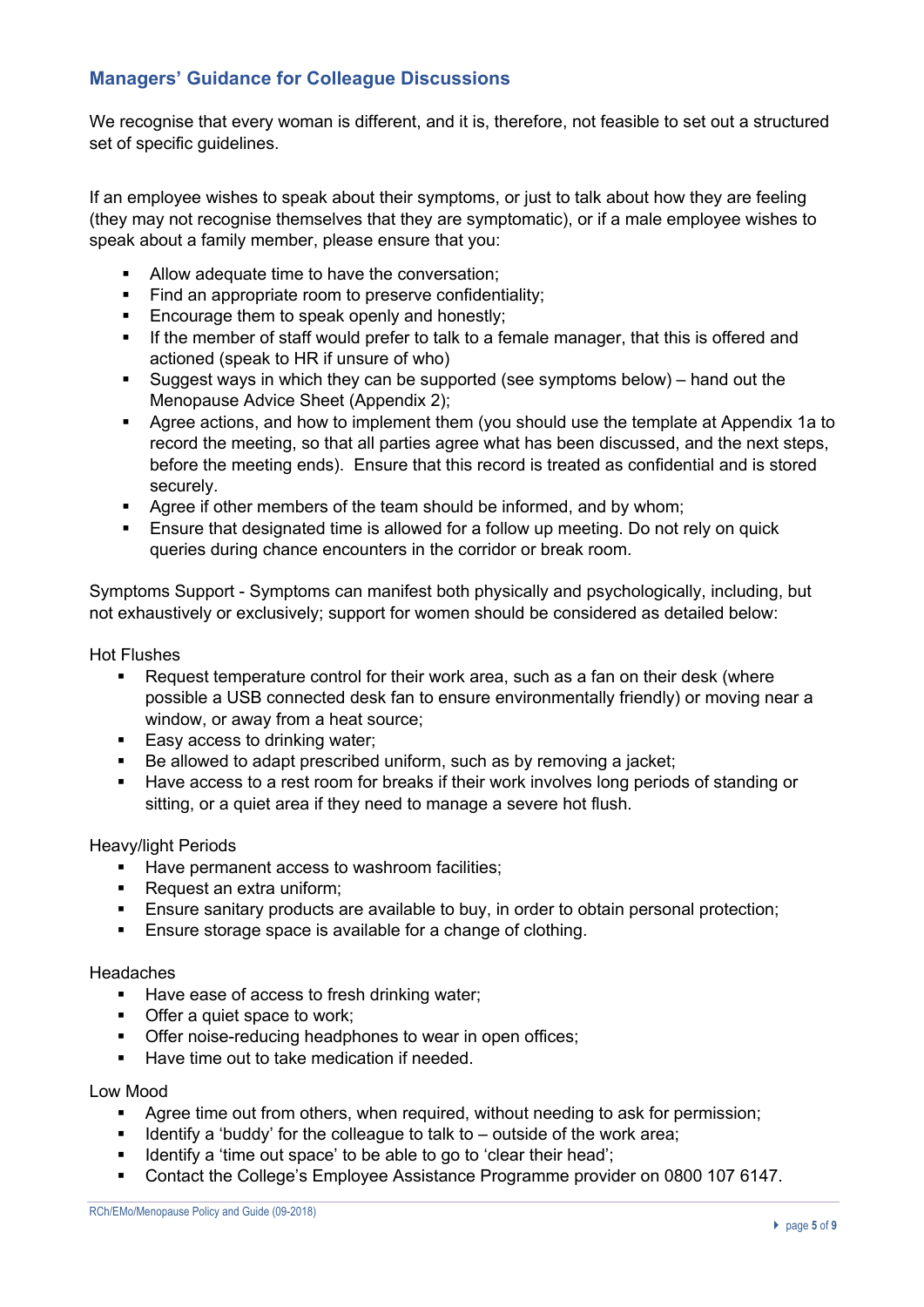Loss of Confidence

- **Ensure there are regular Personal Development Discussions;**
- Have regular protected time with their manager to discuss any issues;
- Have agreed protected time to catch up with work.

Poor Concentration

- Discuss if there are times of the day when concentration is better or worse, and adjust working pattern/practice accordingly;
- Review task allocation and workload:
- § Provide books for lists, action boards, or other memory-assisting equipment;
- Offer quiet space to work:
- § Offer noise-reducing headphones to wear in open offices;
- Reduce interruptions;
- Have agreements in place in an open office that an individual is having 'protected time', so that they are not disturbed;
- Have agreed protected time to catch up with work.

Anxiety

- **Promote counselling services provided by the College's Employee Assistance provider on** 0800 107 6147
- § Identify a 'buddy' for the colleague to talk to outside of work their area;
- Be able to have time away from their work to undertake relaxation techniques;
- § Undertake mindfulness activities such as breathing exercises or going for a walk.

Panic Attacks

- Agree time out from others, when required, without needing to ask for permission;
- **■** Identify a 'buddy' outside of work area;
- Be able to have time away from their work to undertake relaxation techniques;
- § Undertake mindfulness activities such as breathing exercises or going for a walk.

Discuss whether the member of staff has visited their GP. Depending on the discussion, this may be the next step suggested, particularly if the areas of difficulty are sleeping, panic attacks or anxiety.

If they have visited their GP, and are being supported by them, it may be helpful at this point to make an Occupational Health referral to give specific advice regarding the workplace.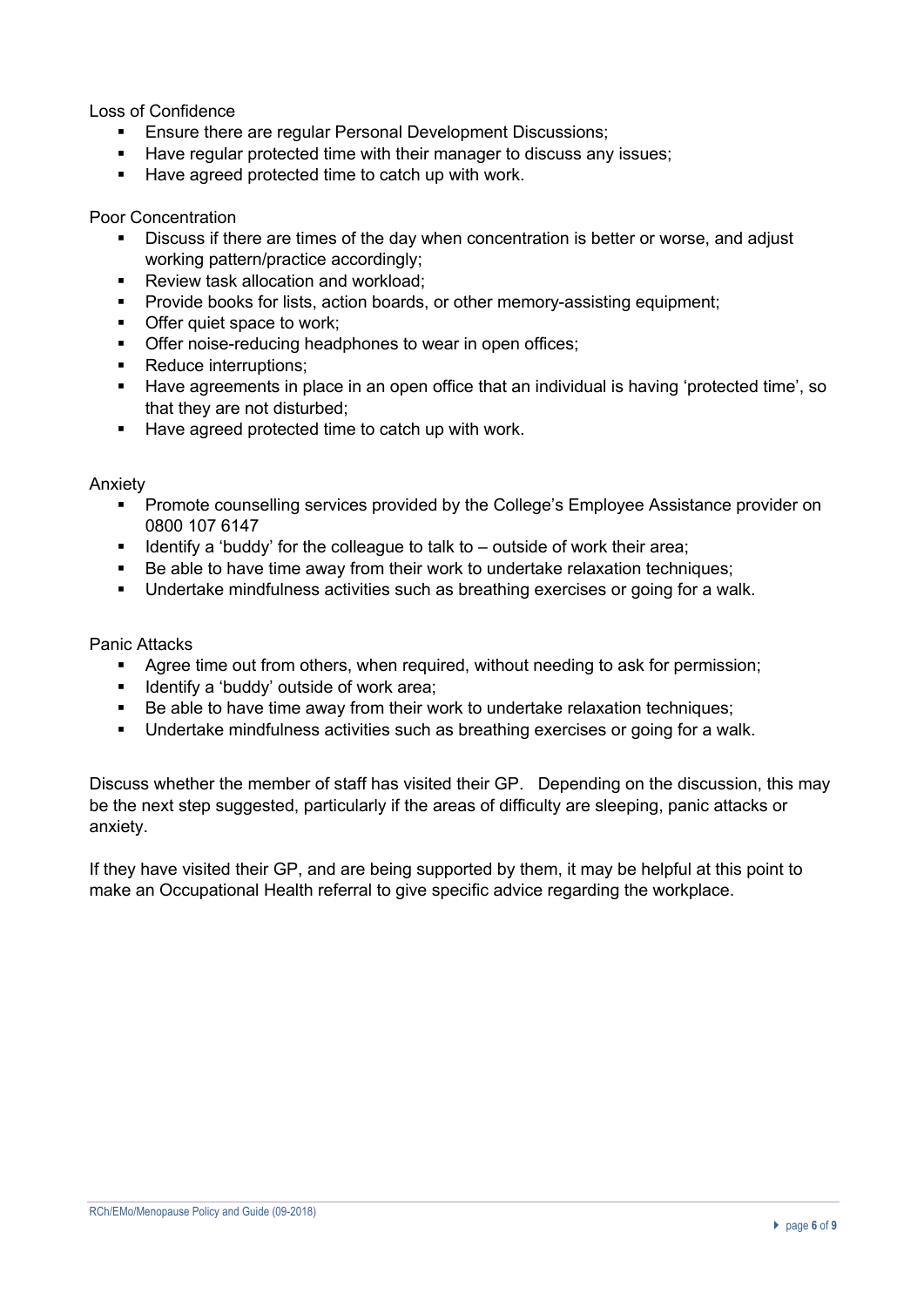## **Menopause Advice Sheet – How to talk to your GP about menopause**

If you are suffering from menopausal symptoms to the point they're getting in the way of you enjoying life, it's time to talk to your doctor. But, sometimes, that's easier said than done.

We all know how difficult it can often be just to get an appointment, and then it's often only ten minutes. And talking about symptoms can be hard, let alone if you feel rushed or unprepared. So, what can you do? We've put together some helpful, straightforward tips to help you get the best from your appointment.

Don't wait. It is all too common for women to feel they must simply 'put up' with menopausal symptoms as a part of life, but if they are affecting you, there are things you can do, and support available. There is no need to wait until symptoms feel unbearable.

Read the NICE guidelines. This stands for National Institute for Health and Care Excellence and these guidelines are what your doctor will use to determine the type of conversations to have with you and treatments to offer. There are guidelines for patients, which are really useful to read before you see your GP, so you know what to expect.

Prepare for your appointment. It's easier for your doctor to understand what's going on if you provide them with all the information. That may sound obvious, but blood tests to say where you are on the menopause transition aren't always available or accurate – your hormones can fluctuate daily during this time. So, your doctor will be thinking about what to recommend for you, based on your symptoms.

Keep a list of your symptoms, your menstrual cycle, hot flushes, how you're feeling, and any changes you've noticed. Write them down, and take them to your appointment. Your doctor will thank you for it, and it's more likely that together, you'll find the right solution faster. And, if you have any preferences about how you manage your symptoms, tell them that too – for example, if you'd like to try hormone replacement therapy (HRT), or not.

Ask the receptionist which doctor is best to talk to about menopause. They are often the font of all knowledge at a surgery, and can help you find the best person to speak to – it might not be your usual GP, it could be someone who has had special training in the subject.

Ask for a longer appointment. If you don't think your standard appointment will be long enough, try to book a double appointment, as some surgeries do offer this.

Don't be afraid to ask for a second opinion. If you don't feel you've received the help you need, ask to speak to someone else. Don't be put off, you know how you're feeling, and how it's affecting you.

Ask if there is a menopause clinic in your area. Occasionally, there are regional clinics, specifically devoted to menopause. If there is one in your area, and you think this would be helpful, ask for a referral.

Take your partner or a friend with you. The chances are, you spend your life supporting others and, during menopause, it's your turn to ask them for support. Your partner, or a friend, will know how the symptoms are affecting you. They could support you at the appointment, and also find out how they can continue supporting you.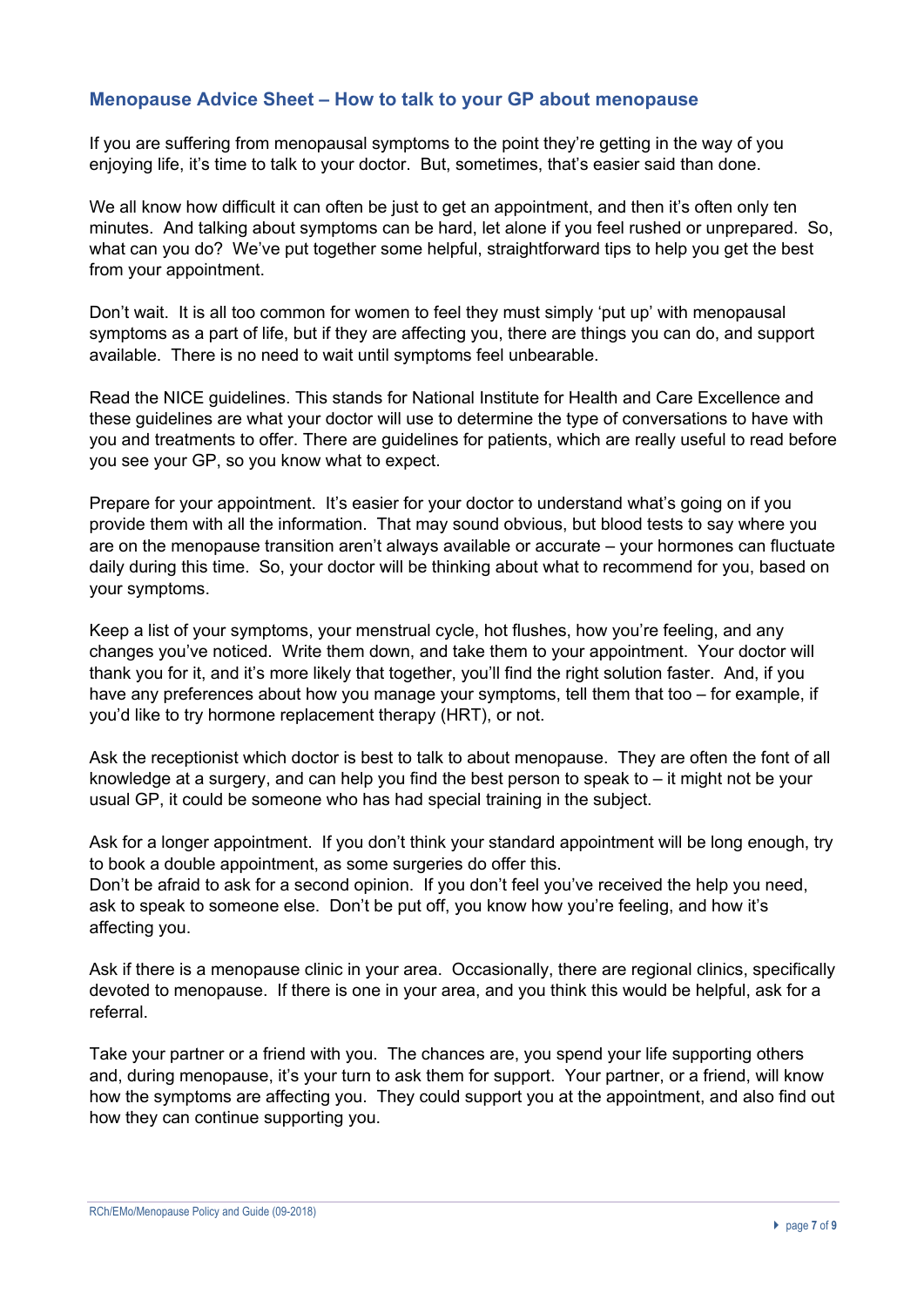### **What to expect from your doctor**

There are certain things a GP should – and should not – do during your appointment.

They should:

- **•** Talk to you about your lifestyle, and how to manage both your symptoms, and your longerterm health;
- **Offer advice on hormone replacement therapy and other non-medical options;**
- **•** Talk to you about the safety and effectiveness of any treatment.

They should not:

- Tell you that it's just that time of your life. Yes, menopause is a natural stage, but please don't feel that means you should have to put up with every symptom without help;
- Tell you they don't prescribe HRT. It's up to you what you want to try, and for them to say whether it could be right for you, depending on your medical history;
- **■** Impose unnecessary time restrictions, such as they will only prescribe this once, or for a year or two. This is an ongoing conversation, and if your symptoms persist, you will still need help to manage them.

Remember, your GP is there to help and support you, and you should feel comfortable and confident in talking to them about your symptoms, and any help you need. Don't think you have to struggle through menopause when there is help and support available.